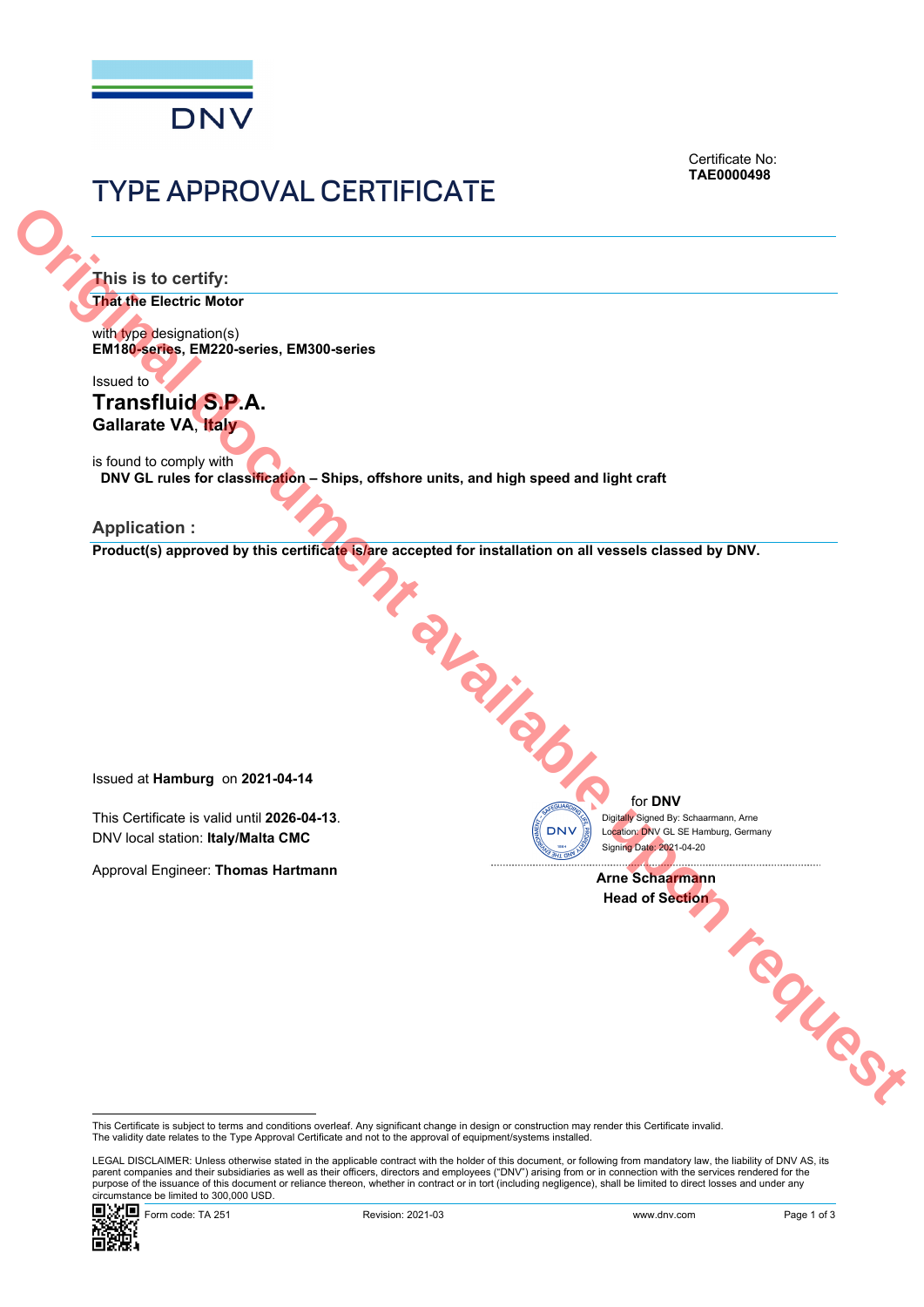

## **Product description**

3-phase synchronous motor with permanent-magnet excitation controlled by frequency converter:

| <b>General Data</b>      |                |
|--------------------------|----------------|
| Duty type:               | S <sub>1</sub> |
| IP Rating                | 65             |
| 'Ambient air temp.:      | 45 °C          |
| <b>Insulation class:</b> |                |
|                          |                |

| <b>Product</b> |                                                | Cooling<br>Method <sup>1)</sup> | $P_N$ [kW] <sup>2)</sup> | $P_{Peak}$ [kW]         | $U_N$ [AC]      | <b>Rated speed</b><br>[rpm] |
|----------------|------------------------------------------------|---------------------------------|--------------------------|-------------------------|-----------------|-----------------------------|
|                |                                                | A                               | 3                        | 4                       | 68              | 3000                        |
|                | GATF5936DQ                                     | Α                               | 1.5                      | $\overline{\mathbf{c}}$ | 34              | 1500                        |
| 180-4          |                                                | W                               | 4                        | 5                       | 62              | 3000                        |
|                | GATF5936DQ000                                  | W                               | 2.5                      | 3                       | 37              | 1500                        |
|                | <b>GATF5936DL</b>                              | Α                               | 6                        | 8                       | 68              | 3000                        |
| 180-8          |                                                | A                               | 4                        | $\overline{5}$          | $\overline{35}$ | 1500                        |
|                |                                                | W                               | 8                        | 10.5                    | 60              | 3000                        |
|                | GATF5936DL000                                  | W                               | 5                        | 7                       | 37              | 1500                        |
|                | GATF5936DM                                     | Α                               | 8                        | 12                      | 57              | 3000                        |
|                |                                                | Α                               | 5                        | 7                       | 29              | 1500                        |
| 180-12         |                                                | A                               | 6                        | 8                       | 30              | 1500                        |
|                | GATF5936DM000                                  | W                               | 12                       | 15.5                    | 60              | 3000                        |
|                |                                                | W                               | 8                        | 10                      | 32              | 1500                        |
|                | GATF5936DD                                     | A                               | 15                       | 20                      | $\overline{77}$ | 3000                        |
|                |                                                | Ά                               | 8                        | 10                      | 39              | 1500                        |
| 220-20         |                                                | Α                               | 10                       | 15                      | 39              | 1500                        |
|                | GATF5936DD000                                  | W                               | 10                       | 15                      | 39              | 1500                        |
|                |                                                | W                               | 20                       | 25                      | 68              | 3000                        |
|                |                                                | W                               | 30                       | 35                      | 79              | 3000                        |
| 220-20EVO      | GATF5936DD010                                  | W                               | 15                       | 20                      | 34              | 1500                        |
|                | GATF5936DE                                     | Α                               | 28                       | 35                      | 158             | 3000                        |
| 220-35         |                                                | A                               | $20\,$                   | 25                      | 78              | 1500                        |
|                | GATF5936DE000                                  | W                               | 25                       | 30 <sup>°</sup>         | 78              | 1500                        |
|                |                                                | W                               | 35                       | 45                      | 159             | 3000                        |
|                | GATF5936DF<br>GATF5936DF000                    | Α                               | 40                       | 50 <sup>°</sup>         | 199             | 3000                        |
| 300-50         |                                                | A                               | 30                       | 35                      | 103             | 1500                        |
|                |                                                | W                               | 35                       | 45                      | 105             | 1500                        |
|                |                                                | W                               | 50                       | 65                      | 178             | 3000                        |
|                | GATF5936DG                                     | Α                               | 60                       | 75                      | 242             | 3000                        |
|                |                                                | Α                               | 40                       | 50                      | 122             | 1500                        |
| 300-75         | GATF5936DG000<br>A- Air cooled; W-water-cooled | W                               | 45                       | 55                      | 123             | 1500                        |
|                |                                                | W                               | 75                       | 100                     | 242             | 3000                        |
| 1)             |                                                | W                               | 100                      | 130                     | 252             | 3000                        |

## **Application/Limitation**

## **Type Approval documentation**